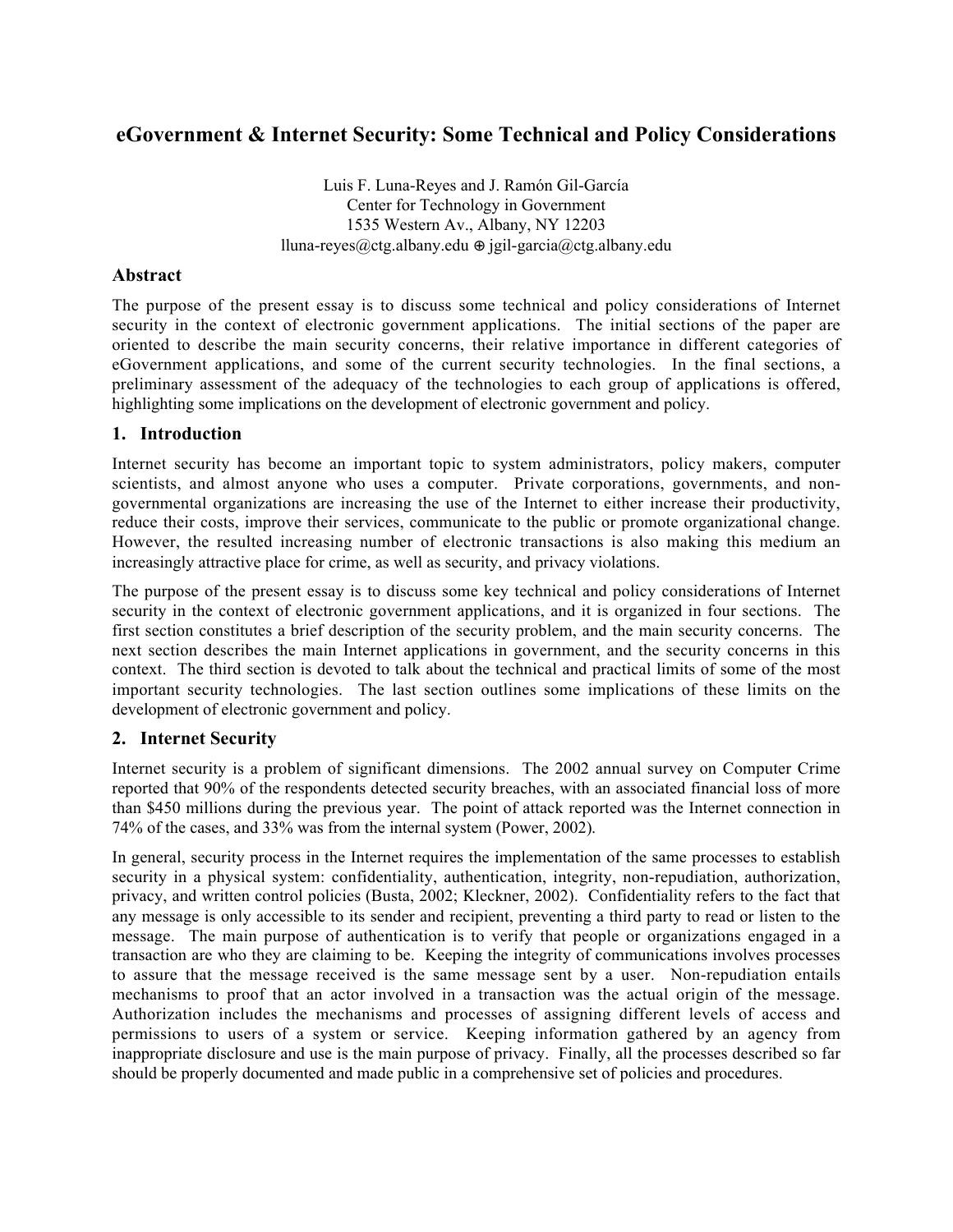Each eGovernment application entails different levels of risk and security concerns, and each of them has to be analyzed separately by policy makers and managers in order to identify threats, costs, and the best way to approach every security need (Irvine, 2000).

### **3. Security Issues in eGovernment Applications**

Electronic Government applications range from electronic portals developed to provide basic information or services to citizens (LaVigne, 2002; Zweers and Planqué, 2001) to applications to electronic voting (Larsen, 1999; Rubin, 2002), and citizen participation in the rule-making process (Fountain, 2003). A recent review to the emerging literature in electronic government suggests that the diversity of eGovernment applications can be grouped in 4 main categories (Gil-García and Luna-Reyes, 2003): Electronic Services (E-Services), Electronic Management (E-Management), Electronic Democracy (E-Democracy), and Electronic Policy (E-Policy).

E-Services applications are those relating to the delivery of information or services to the citizen. Desirable features of these applications are the organization of the information according to the "customer profile", the capability to allow a "customizable" experience, and the ability to "make transparent" to the user the agency or level of government with which he is dealing (Zweers and Planqué, 2001). The main issues from the security point of view are the verification of the identity of the server computer (Authentication), the integrity of the message, confidentiality, and the privacy associated with the transmission of the information. Although the authentication of the user is also desirable, simple user authentication mechanisms such as passwords are cost-effective for most of these applications.

E-Management applications include those related to the improvement of government internal operations inside a single instance of government or across agencies (Grönlund, 2001; Holmes, 2001). Many of these applications require a significant change in government processes, including a more intense interaction among government agencies through database integration or intercommunication. Protecting the integrity of data, guaranteeing the privacy of the citizens, and controlling the access to data only to the authorized agents are undoubtedly the most relevant security issues in this kind of applications. The integration of databases calls for a clear definition of information ownership and access. Finally, for transactions and services among government agencies and private corporations such as procurement, authentication and non-repudiation becomes important issues.

E-Democracy is mostly associated with electronic voting (Larsen, 1999; Rubin, 2002), but it is also associated with citizen participation in the processes of policy making, promoting and preserving the democratic values (Fountain, 2003). These applications pose the most complex set of security concerns for their successful implementation. E-Democracy applications must include the same elements of security associated with E-services in terms of authentication, integrity, confidentiality, and privacy of the communications. However, some applications call for better approaches to user authentication while assuring their anonymity.

Finally, E-Policy is related to the design of public policies that facilitate and promote the development of the information society. Technology is changing the structure of social organizations and their interaction. This new structures require an adjusted policy framework to facilitate the interaction and promote democracy and equal opportunities to the different constituencies. From the authors' point of view, policy thought about privacy and access to the information, and the tension associated with these two important issues are the key elements for E-Policy. Monitoring of Internet transactions by some government agencies provides a good example of the tension between these values. On one hand, privacy concerns of Internet users create pressures to reduce monitoring to a minimal level. On the other hand, threats to security breaches promote a closer monitoring of the activity.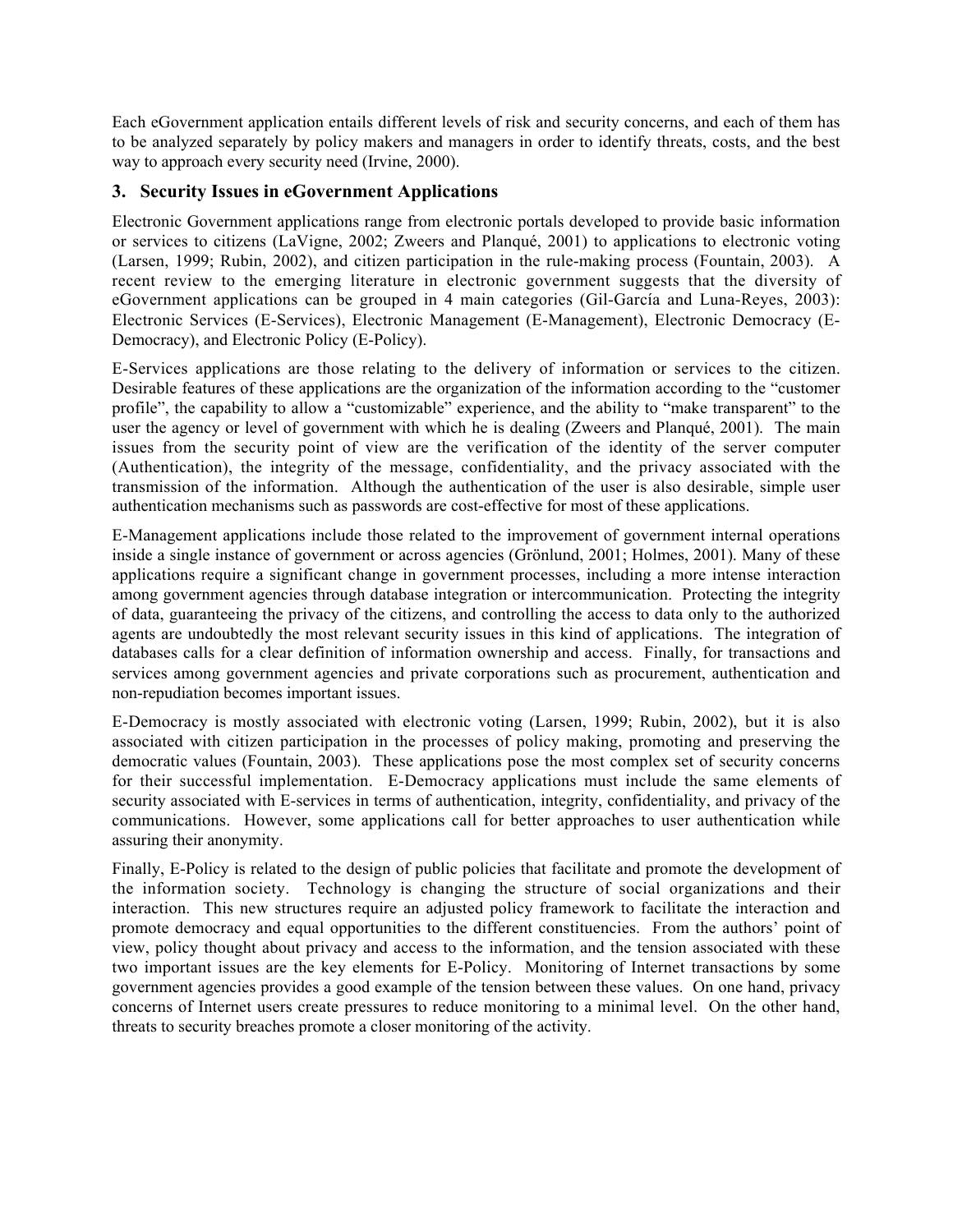## **4. Technical and Practical Limits to Internet Security**

The present section constitutes a description of some of the most common security technologies and their limitations. In general, the authors' perception is that hackers and security administrators are engaged in a competitive war with an escalation behavior. As a result, the sophistication of both the security technologies and the nature of the attacks are continuously growing. Every technology needs to be supported by proper strategies, policies, business processes, and reinforcing procedures.

There are three different ways of authentication technologies. The first set of technologies is based in something the user *knows*, like passwords or user names. The second authentication category uses something the user *has*, such as smart cards, tokens or digital certificates. Finally, authentication technology could be built in terms of something the user *is*, like fingerprints, retinal scans or other biometrics. None of these technologies is entirely secure. Even the combined use of them is not perfect. On this way, some experts recommend to combine these technologies with the traditional involvement of multiple actors in important control points of the business process (Kleckner, 2002).

Authorization to network resources is enforced by the use of software and hardware, which are the equivalent to a building main entrance guard. However, the original gate-keeping principle is no more enough to protect the resources to certain automated attacks (Rubin, 2002). On this way, the actual systems attempt to detect attacks by the application of statistical techniques to monitor the activity of the organization network. These techniques offer a reasonable secure solution to intrusion problems.

Modern cryptography offers a series of technologies that can be used to satisfy several security concerns. Although cryptographic techniques were used initially to facilitate confidentiality and integrity of communications, recent uses (public key infrastructure, digital certificates, and digital signatures) include authentication and non-repudiation (Abrams and Podell, 1995). In a very simple way, encryption is a process that consists in scrambling the original message in an undecipherable form (Busta, 2002). Each encryption scheme has its own capabilities and limitations, and none of them is 100% secure.

Finally, the human element involved in the implementation of any security system makes all of them vulnerable. Human error is identified as one of the main security threats and vulnerabilities (Irvine, 2000) in the form of imperfect designs, bad programming practices or user decisions.

### **5. Implications for E-Government**

The implications of the security limits in the Internet have a different impact according to the type of eGovernment application. Technical limitations force trade-offs between costs and benefits. Managers have to design cost-effective strategies that reach a balance between productivity and risk (Irvine, 2000). The diversity of constituencies, on the other hand, creates pressures to protect privacy or to guarantee access to the information. Although the appropriate balance has to be analyzed and discussed by the different actors involved in each application, this section of the paper presents some general considerations that could be taken as a starting point for the discussion.

The current state of security systems offers an acceptable level of authentication, privacy, integrity, and confidentiality to most of the applications in e-Services. The expected benefit from tampering a transaction is in general much lower than the investments needed to accomplish it. However, the consideration of security issues in the back-end of the processes has to be carefully analyzed for each particular case. That is to say, servers keeping transaction information and communications among them are much more attractive targets for the attacker.

Most of the e-Management applications can also rely on the use of the current security technologies. The Public Key Infrastructure and the current monitoring systems provide a reasonable level of security for most of these applications. However, the human side provides most of the challenges for this area.